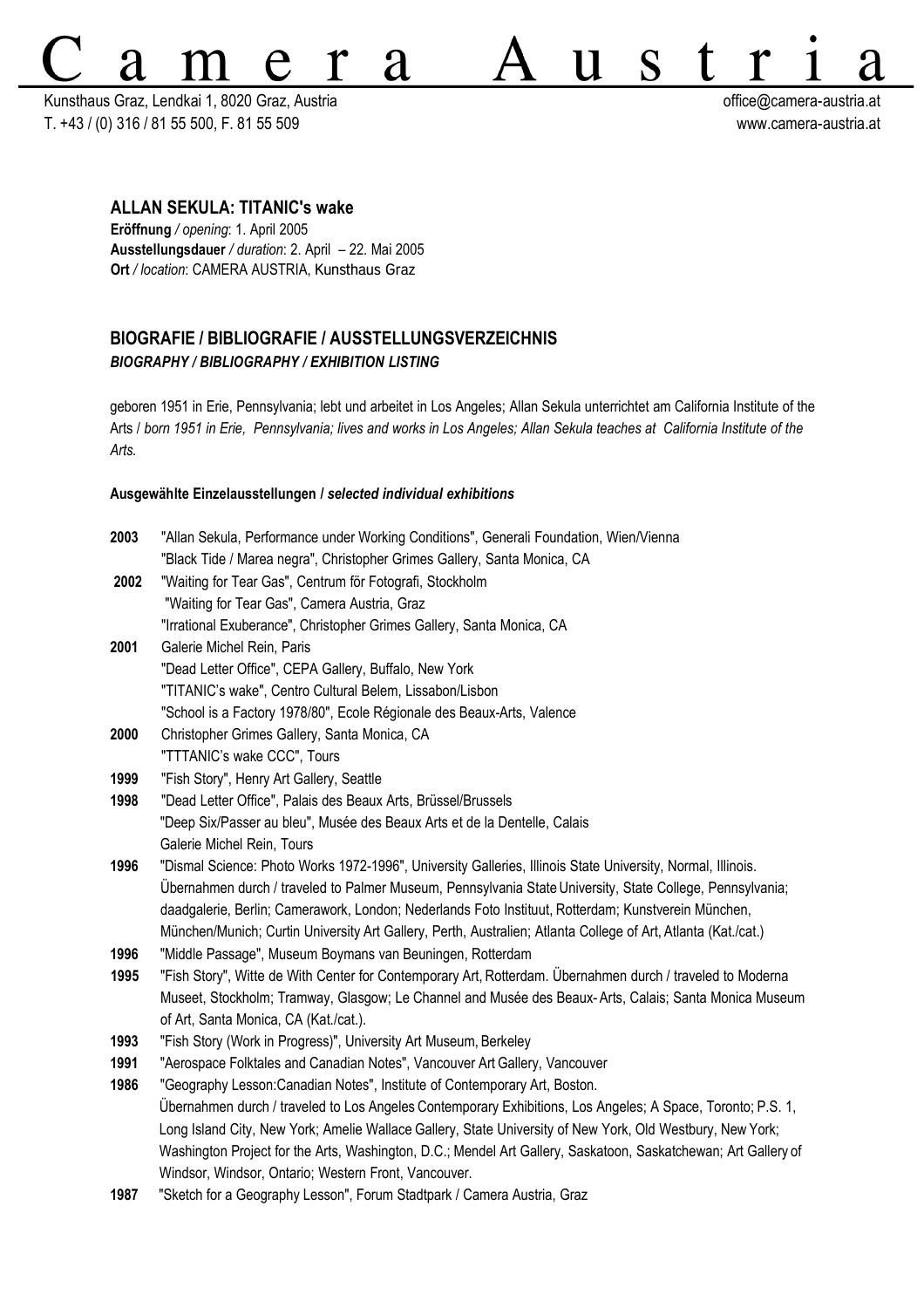- **1985** San Francisco Camerawork, San Francisco
- **1984** "Photography against the Grain", Folkwang Museum, Essen. Übernahmen durch / treveled to Werkstatt für Fotografie, Berlin, Fotoforum im Kunstlerhaus, Stuttgart, Hochschule für Bildende Kunst, Hamburg (Kat./cat.).
- **1974** Aerospace Folktales, Brand Library Art Center, Glendale, CA

## **Ausgewählte Ausstellungsbeteiligungen /** *selected group exhibitions*

| 2003         | "Witness. Contemporary Artists Document Our Time", Barbican Art, London                                       |
|--------------|---------------------------------------------------------------------------------------------------------------|
|              | "VigoVisions. Coleccion fotografica do concello de Vigo", Museo de Arte Contemporaneo de Vigo, Vigo (Kat.)    |
| 2002         | "documenta 11", Kassel                                                                                        |
|              | "Platsens politik / The Politics of Place", BildMuseet, Umea u. a. / et al.                                   |
|              | "Stepping in and out. Contemporary Documentary Photography", Victoria and Albert Museum, London               |
|              | "Empire / State", Whitney Museum, New York                                                                    |
|              | Shadow Festival 3, Amsterdam                                                                                  |
| 2001         | Yokohama Triennale (Kat./cat.).                                                                               |
|              | "Antagonisms", MACBA, Barcelona                                                                               |
|              | "Documentary Processes", La Capella, Barcelona                                                                |
|              | "Trade", Fotomuseum Winterthur (Kat./cat.)                                                                    |
|              | "Open City: Street Photography Since 1950", MoMA Oxford (Kat./cat.)                                           |
| 2003         | "Desert and Transit", Kunsthalle zu Kiel (Kat./cat.)                                                          |
|              | "Flight Patterns", Museum of Contemporary Art, Los Angeles (Kat./cat.)                                        |
|              | "Die Regierung", Alte Kestner Gesselschaft, Hannover                                                          |
| 2000         | Rotterdam Foto Biennale, Museum Boymans van Beuningen, Rotterdam                                              |
| 1999         | Liverpool Biennial                                                                                            |
| 1998         | "Voyage", Musée de Valence, Valence (Kat./cat.)                                                               |
|              | "La mer n'est pas la terre", Le Criée, Rennes                                                                 |
|              | "Port and Corridor: Work Sites in Los Angeles: Robbert Flick and Allan Sekula", Getty Research Institute, Los |
|              | Angeles                                                                                                       |
|              | "Scratches on the Surfaces of Things", Museum Boymans van Beuningen, Rotterdam                                |
| 1997         | "InSite 97", San Diego/Tijuana, Centro Cultural Tijuana, Tijuana (Kat./cat.)                                  |
| 2004         | "Face à L'histoire", Centre Pompidou, Paris (Kat./cat.)                                                       |
| 1994<br>1993 | "Propositions I", One-Five, Brüssel/Brussels<br>"Trade Routes", New Museum of Contemporary Art, New York      |
|              | Biennial Exhibition, Whitney Museum of American Art, New York (Kat./cat.)                                     |
| 1992         | "Wasteland: Landscape from Now on", Fotografie Biennale Rotterdam (Kat./cat.)                                 |
|              | "Proof: Los Angeles Art and the Photograph 1960 - 1980", Laguna Art Museum, Laguna Beach, CA (Kat./cat.)      |
| 1991         | "A Dialogue about Recent American and European Photography", Museum of Contemporary Art, Los Angeles          |
|              | (Kat./cat.)                                                                                                   |
|              | "The Power of Words: An Aspect of Recent Documentary Photography", PPOW Gallery, New York                     |
|              | "Critical Realism", Perspektief, Rotterdam                                                                    |
| 1989         | "If You Lived Here: Home Front", Dia Art Foundation, New York                                                 |
| 1987         | "Vormen van Documentaire Photografie in de jaren `80", Galerie Perspektief, Rotterdam                         |
| 1986         | "Absage an das Einzelbild", Folkwang Museum, Essen (Kat./cat.)                                                |
|              | "Likely Stories", Castelli Graphics, New York                                                                 |

**1984** "Art and Ideology", New Museum of Contemporary Art, New York (Kat./cat.)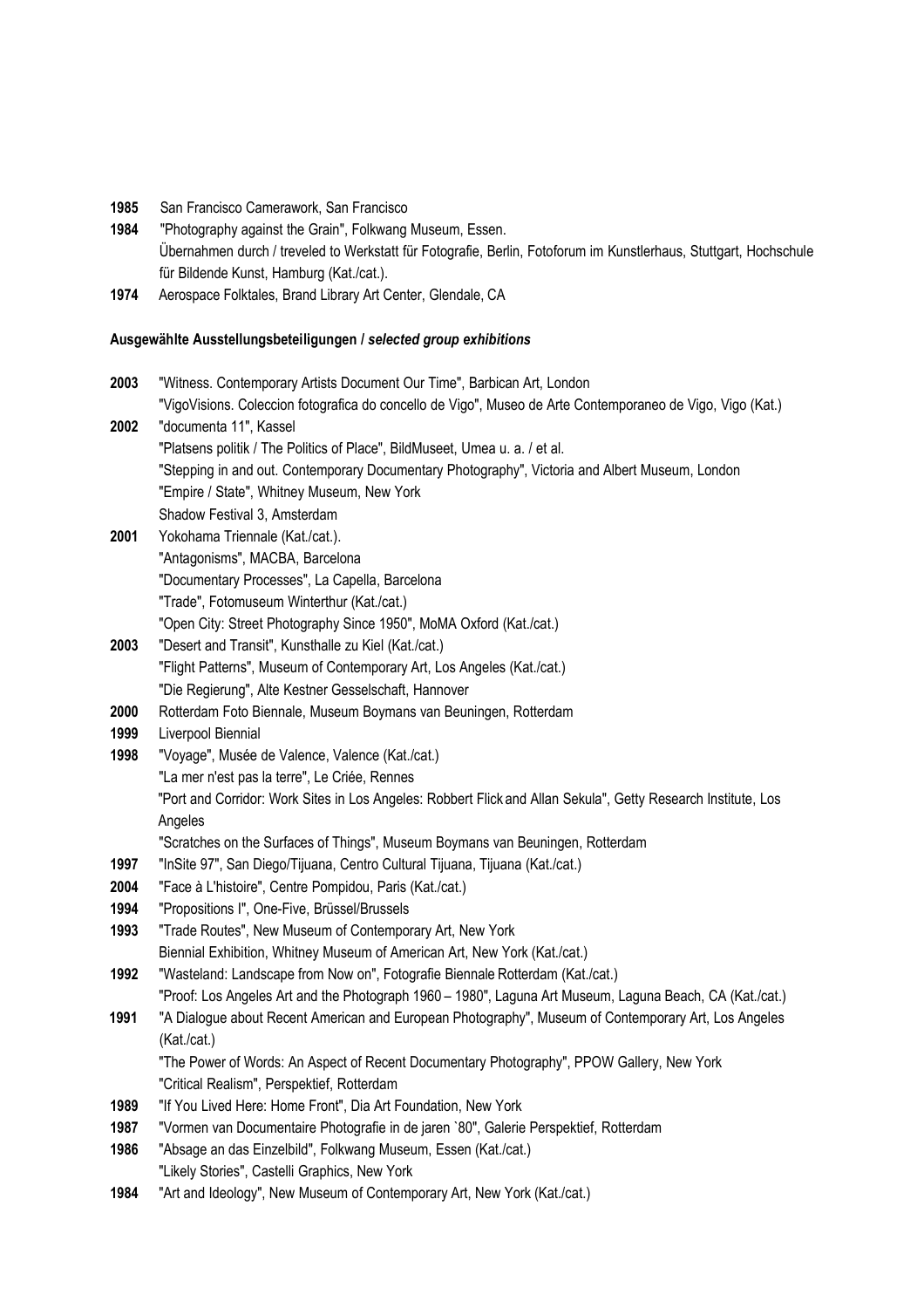- **1983** Allan Sekula: School Is a Factory and Fred Lonidier: The "Health and Safety Game", Amelie Wallace Gallery, State University of New York, Old Westbury. Übernahmee durch traveled to State University of New York, Cortland. "Susan Meiselas and Allan Sekula", Film in the Cities Photo Gallery, St. Paul, MN
- **1981** "Erweiterte Fotografie", Secession, Wien/Vienna
- **1980** "Martha Rosler and Allan Sekula", Anna Leonowens Gallery, Nova Scotia College of Art and Design, Halifax
- **1977** "American Narrative/Story Art 1967 1977", Contemporary Arts Museum, Houston (Kat./cat.) "Social Criticism and Art Practice", San Francisco Art Institute (Co-Kurator mit/with Roy Ascott und/and Victor Burgin)
- **1976** "New American Filmmakers Series: Connell, Sekula and Torres", Whitney Museum of American Art, New York "Video: Martha Rosler and Allan Sekula", The Kitchen, New York
- **1973** "Socialist Realism: Photo-Text Works by Fred Lonidier and Allan Sekula", Gallery A-402, California Institute of the Arts, Valencia, CA

#### **Ausgewählte Bücher /** *selected books*

*Photography against the Grain: Essays and Photo Works 1973 –1983*

The Nova Scotia Series: Source Materials of the ContemporaryArts, Vol. XVI, Benjamin H.D. Buchloh, Robert Wilkie (Hg./ed.), Halifax: Press of the Nova Scotia College of Art and Design, 1984.

### *Fish Story*

Rotterdam – Dussledorf: Witte de With Center for Contemporary Art – Richter Verlag, 1995.

Mit einem Essay von / with an essay by Benjamin H.D. Buchloh.

Französische Ausgabe / French edition: Calais: Musée des Beaux Arts and Le Channel, 1996.

Deutsche Ausgabe / German edition: *Seemansgarn*, Düsseldorf: Richter Verlag, 2002.

Überarbeitete engl. Ausgabe / revised English edition, 2002.

# *Geography Lesson: Canadian Notes*

Vancouver – Cambridge: Vancouver Art Gallery – MIT Press, 1997.

Mit Essays von / with essays by John O'Brian und/and Gary Dufour.

# *Allan Sekula: Dead Letter Office*

Rotterdam, Netherlands Foto Instituut, 1997. Mit einem Interview von / with an interview by Frits Gierstberg (niderl.

/ ned.), sowie einem Text von / as well as a text by Allan Sekula (engl./niederl., Engl./Ned.)

### *Dismal Science: Photo Works 1972 – 1996*

Normal, Illinois: University Galleries, Illinois State University, DAP publishers, New York 1999.

Mit einem Interview von / with an interview by Debra Risberg.

### *Five Days that Shook the World: Seattle and Beyond*

London: Verso 2000. Mit/with Alexander Cockburn und/and Jeffrey St. Clair.

*Deep Six/Passer au bleu*

Calais: Musee des Beaux Arts, 2001.

### *Allan Sekula: TITANIC's wake*

Edition Camera Audtria, Graz 2003.

Franz./engl. Ausgabe / French/Engl. edition: Le Point du Jour Éditeur, Paris 2003.

*Allan Sekula: Performance under Working Conditions*

Cantz – Generali Foundation, Wien/Vienna 2003.

### *The Traffic in Photographs*

Cambridge, MIT Press, in Vorbereitung / forthcoming.